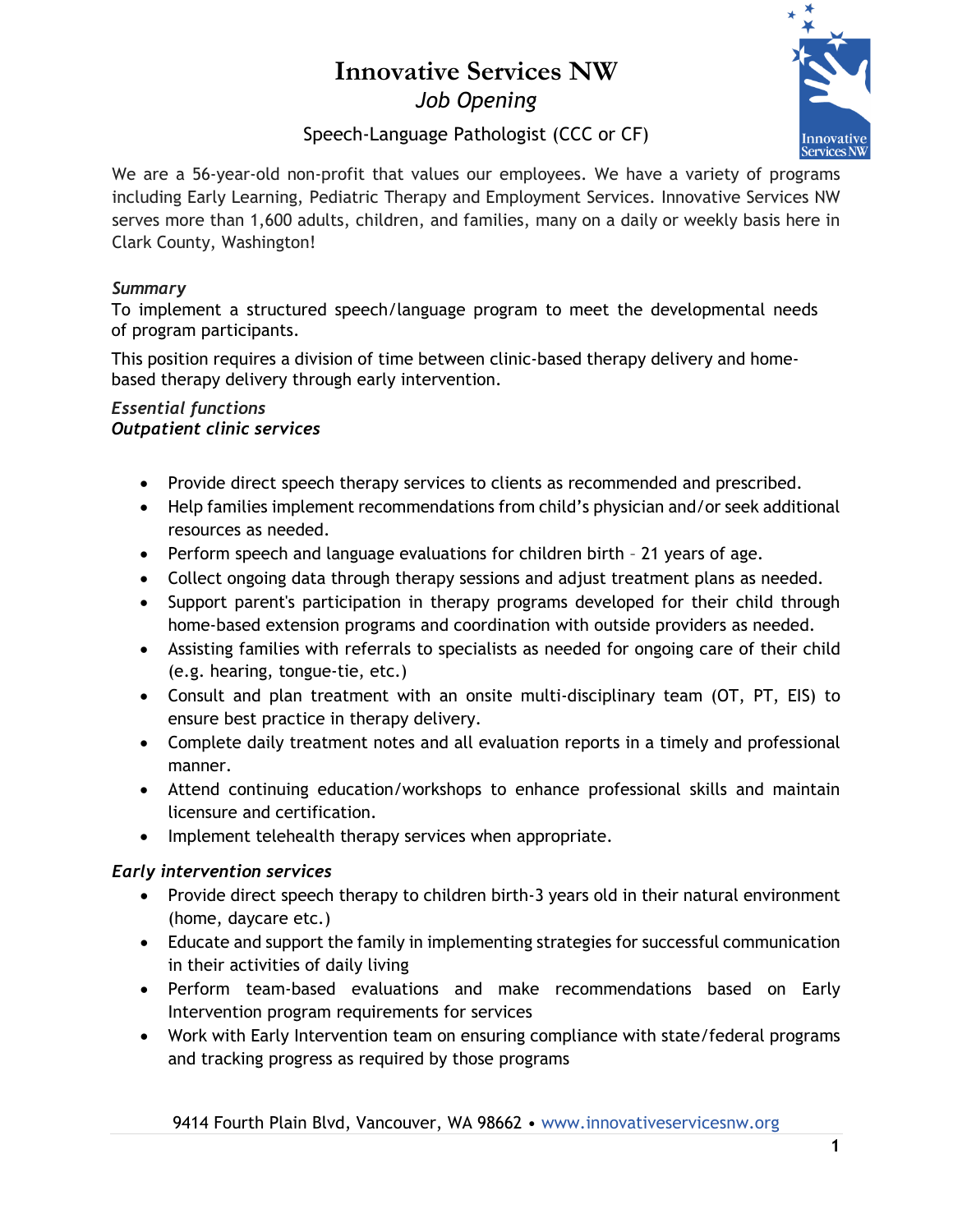# **Innovative Services NW** *Job Opening*

Speech-Language Pathologist (CCC or CF)



## *Physical demands and work environment*

The physical demands and work environment characteristics described here are representative of those that must be met by an employee to successfully perform the essential functions of this job. Reasonable accommodations may be made to enable individuals with disabilities to perform the essential functions.

## • *Physical demands*

While performing the duties of this job, the employee will frequently be required to stand; walk; bend, sit; use hands to finger, handle, or feel objects, tools, or controls; reach with hands and arms; talk and hear. During therapy sessions, the employee will frequently need to perform therapy on floor mats so will often be on their knees or in a floor sitting position. The employee must occasionally lift and/or move up to 25 pounds. Specific vision abilities required by the job include close vision, distance vision, color vision, peripheral vision, depth perception, and the ability to adjust focus.

## • *Work environment*

The noise level is moderate. Employees may be required to drive their vehicles for home and community therapy sessions with clients.

- *Clientele* We currently serve children in the greater Clark County WA area from birth-
	- 21 years of age. We serve a range of diagnoses including (but not limited to):
		- o *Autism Spectrum Disorder*
		- o *Fluency (stuttering)*
		- o *Phonological Disorders*
		- o *Articulation*
		- o *Language Development*
		- o *AAC*
		- o *Oral Motor concerns*
		- o *Feeding concerns*
		- o *Comprehension*
		- o *Pragmatic & Social Language Skills*

#### *Required education, certification(s), and experience*

- Experience with children with physical and/or developmental delay
- Washington State Licensure in Speech-Language Pathology
- Microsoft Office Skills
- Familiarity with EMR (electronic medical records) preferred
- Current First Aid and CPR, including infants and young children
- Current Driver's License with proof of current auto insurance in state of residency
- Vehicle in excellent running condition with all safety restraints in working order
- Proficient in the English language